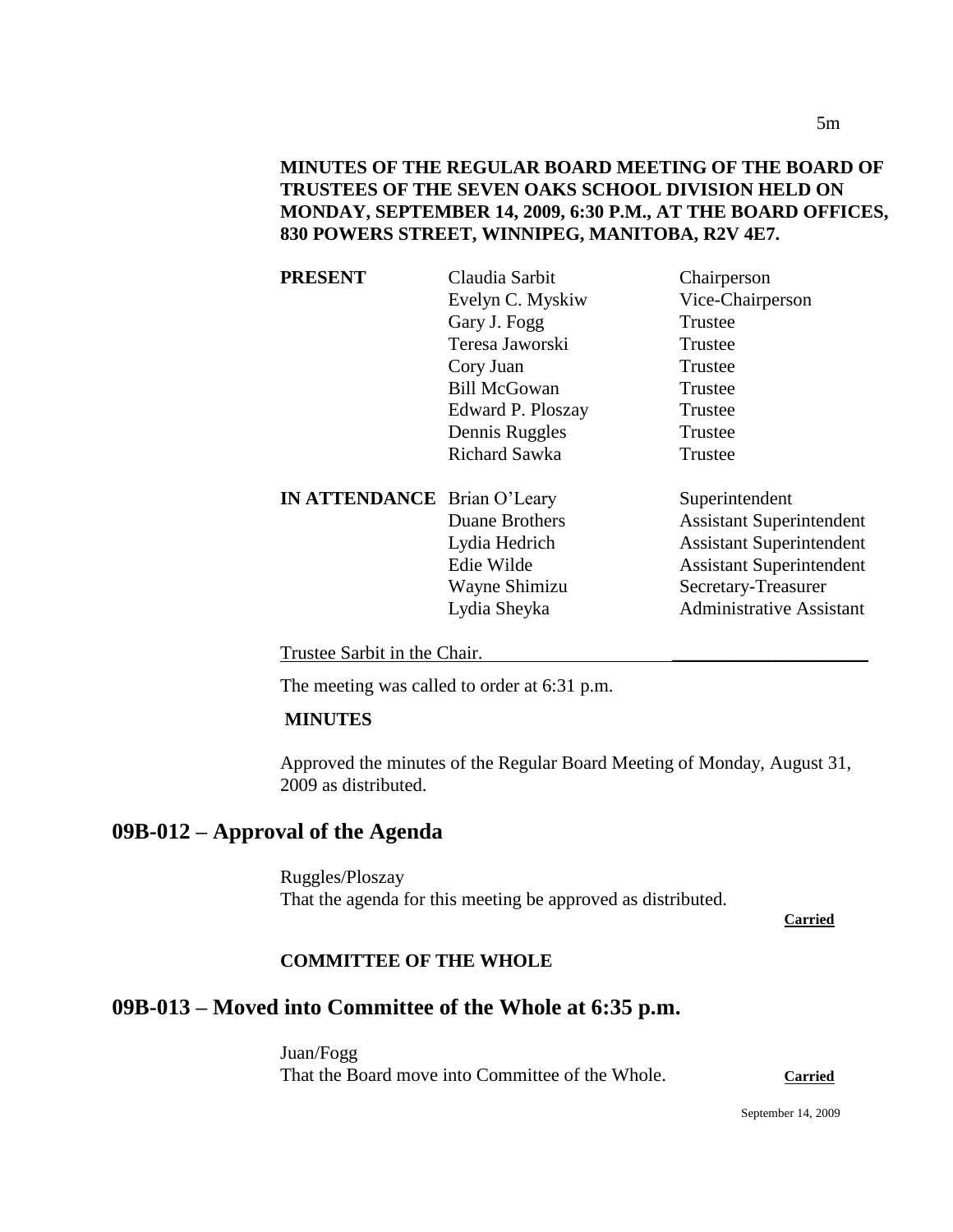#### **COMMITTEE OF THE WHOLE**

Trustee Myskiw in the Chair.

#### **OFFICERS' REPORT**

There were no reports.

#### **SUPERINTENDENTS' PERSONNEL REPORT**

## **09B-014 – Superintendents' Personnel Report**

Juan/Ploszay That the Superintendents' Personnel Report be amended and then ratified. **Carried**

#### TEACHER APPOINTMENTS

The following were appointed to Teacher-General (permanent) contracts:

Daniel Camaclang (1.00), effective February 1, 2010 Jennifer O'Connor (.50), effective September 8, 2009

The following were appointed to Limited Teacher-General (term) contracts effective September 8, 2009 to June 30, 2010:

| Natasha Deen (1.00) | Kristya Matwichyna (1.00) |
|---------------------|---------------------------|
| Joyce Hill $(1.00)$ | Ashlee Venables (1.00)    |

The following were appointed to Limited Teacher-General (term) contracts:

Melanie Bartelings (1.00), effective September 9, 2009 to June 30, 2010 Alaina Irwin (.50), effective September 8, 2009 to October 30, 2009 Sharon Kaye (.80), effective September 8, 2009, indefinite Carrie Lundy (1.00), effective September 9, 2009 to June 30, 2010 Matthew Molinski (1.00), effective September 8, 2009, indefinite Kim Trudeau (.50), effective September 8, 2009 to January 29, 2010 Curtis Walker (1.00), effective September 9, 2009 to June 30, 2010 Shelley Zulak-Labay (.25), effective September 8, 2009 to February 2, 2010 (Adult Education Centres)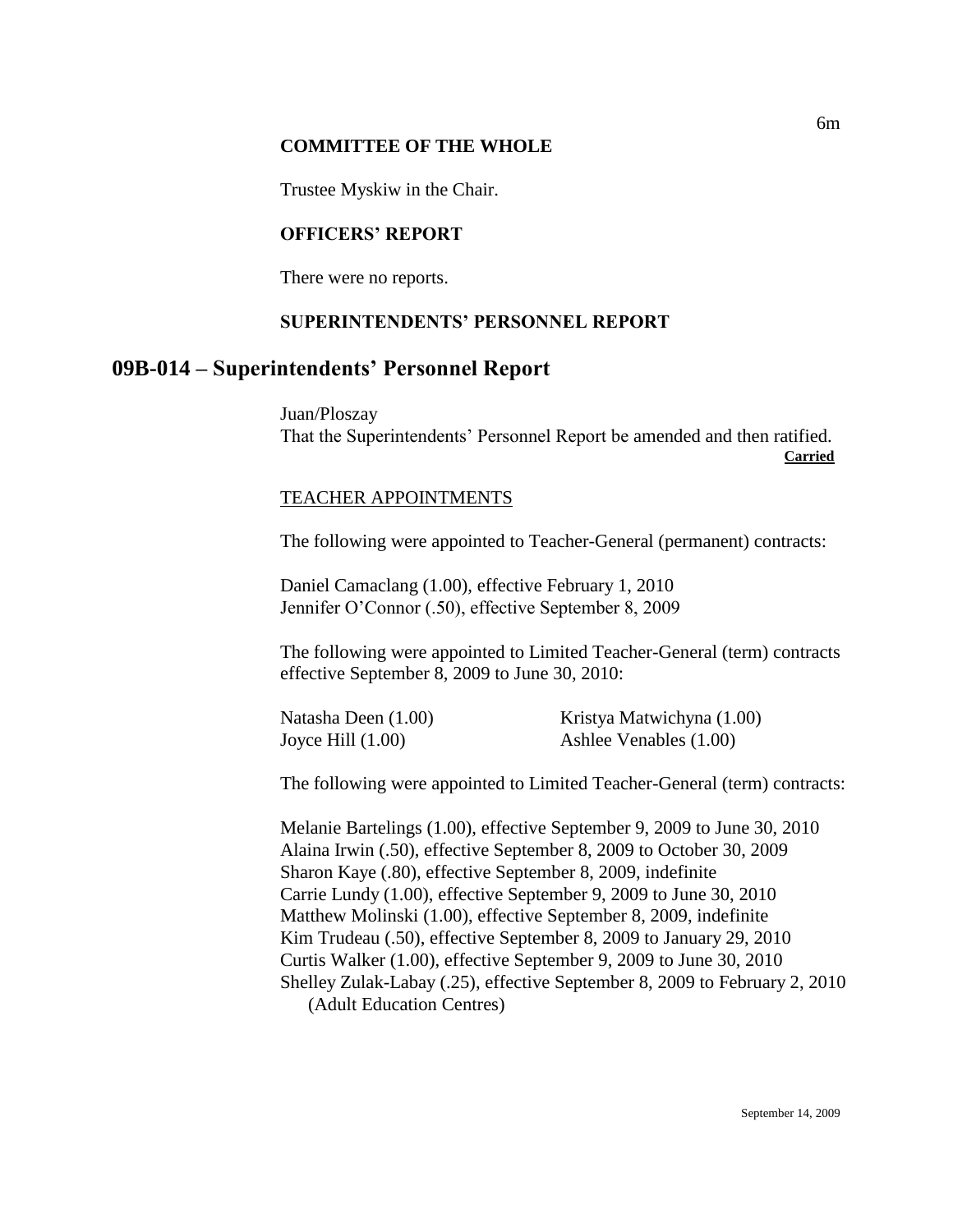#### **SUPERINTENDENTS' PERSONNEL REPORT**

#### CLINICIAN APPOINTMENTS

Marissa Gunn was appointed to a full time (1.00) Teacher-General (term) contract effective March 6, 2009 to June 30, 2010.

#### TEACHER LEAVES OF ABSENCE

Sheryl Peltz was granted a leave of absence part time (.50), without pay, effective the 2009-2010 school year.

#### TEACHER DEFERRED SALARY LEAVE

Lara Lee was granted deferred salary leave effective the 2013 – 2014 school year.

#### SECRETARY RETIREMENT

Sharon Sass gave notice of intent to retire effective August 31, 2009.

#### PARAPROFESSIONAL APPOINTMENTS

David Kolesar was appointed to a full time (1.00) paraprofessional position effective September 14, 2009.

#### SUPERINTENDENTS' PERSONNEL REPORT MOTIONS

The following Superintendents' Personnel Report motions were rescinded:

#09-131 – Appointing Kristya Matwichyna to a part time (.50) Limited Teacher-General (term) contract effective September 8, 2009 to June 30, 2010.

#09-131 – Appointing Lori Taylor to a part time (.50) Limited Teacher-General (term) contract effective September 8, 2009 to June 30, 2010.

#09-143 – Appointing Shelley Zulak-Labay to a part time (.125) Limited Teacher-General (term) contract effective September 8, 2009 to February 2, 2010 (Adult Education Centres).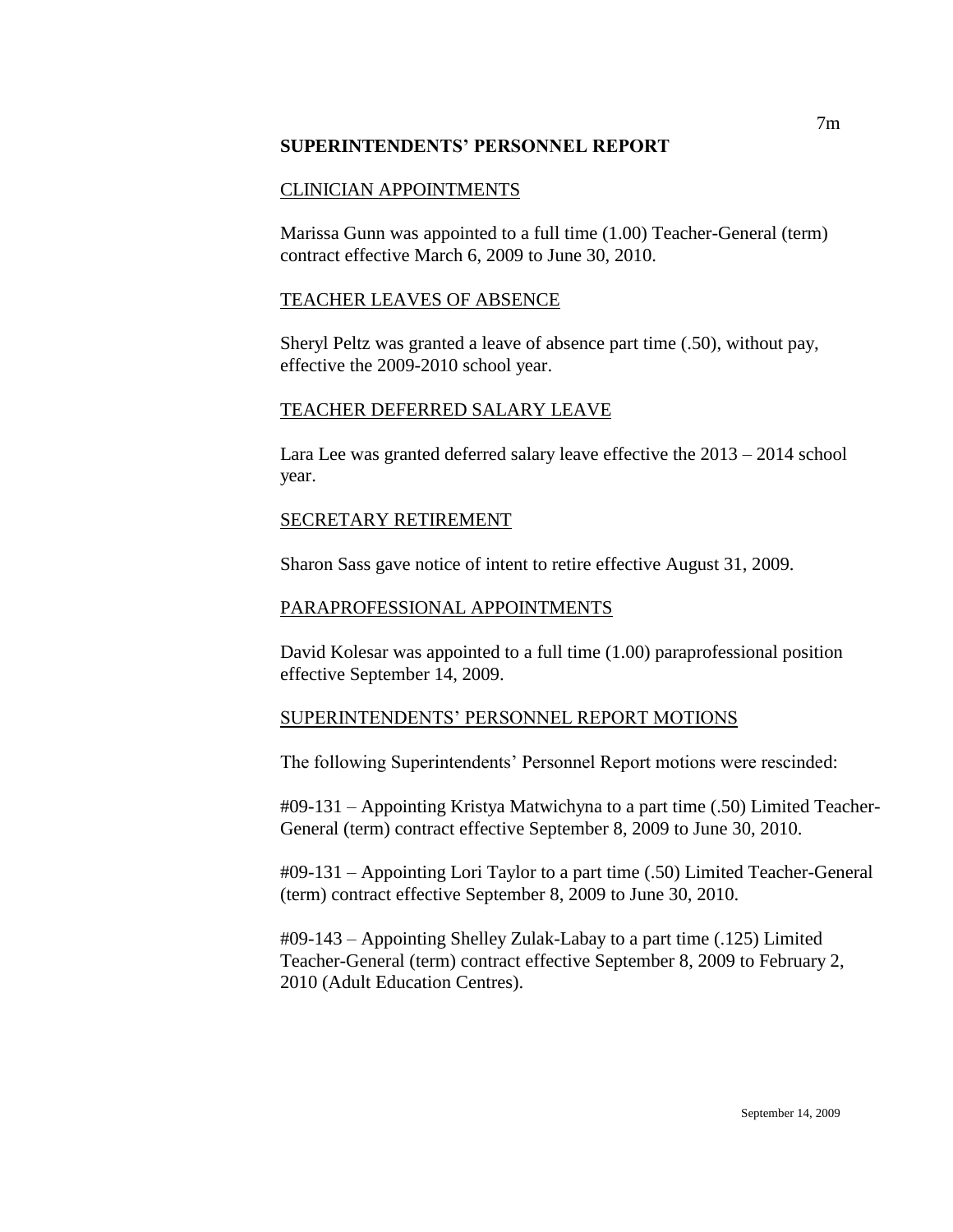#### **SUPERINTENDENTS' REPORT**

The following matters were received as information:

- Personnel Matters.
- Riverbend Portables update.
- Public Schools Finance Board.

Trustee Sarbit in the Chair.

## **SUPERINTENDENTS' REPORT**

The following matters were received as information:

■ 2009-2010 Enrolment Update.

## **CONSENT AGENDA**

# **09B-015 – Consent Agenda**

Ruggles/Jaworski

That Item "A" Cheque Listing – August 2009 be removed from the Consent Agenda for discussion and remaining Consent Agenda be approved.

**Carried**

Appin Associates – Invoice No. B5461.485.054.wpd

That Invoice No. B5461.485.054.wpd for the SOMS Ventilation Upgrade in the amount of \$6,426.00 be paid to Appin Associates.

Appin Associates - Invoice No. B5462.485.077.wpd

That Invoice No. B5462.485.077.wpd for the Margaret Park Condenser Replacement in the amount of \$2,068.05 be paid to Appin Associates.

Derksen Plumbing & Heating Certificate of Payment No. 4

That Certificate of Payment No. 4 for the Margaret Park Condenser Replacement in the amount of \$93,175.76 be paid to Derksen Plumbing & Heating.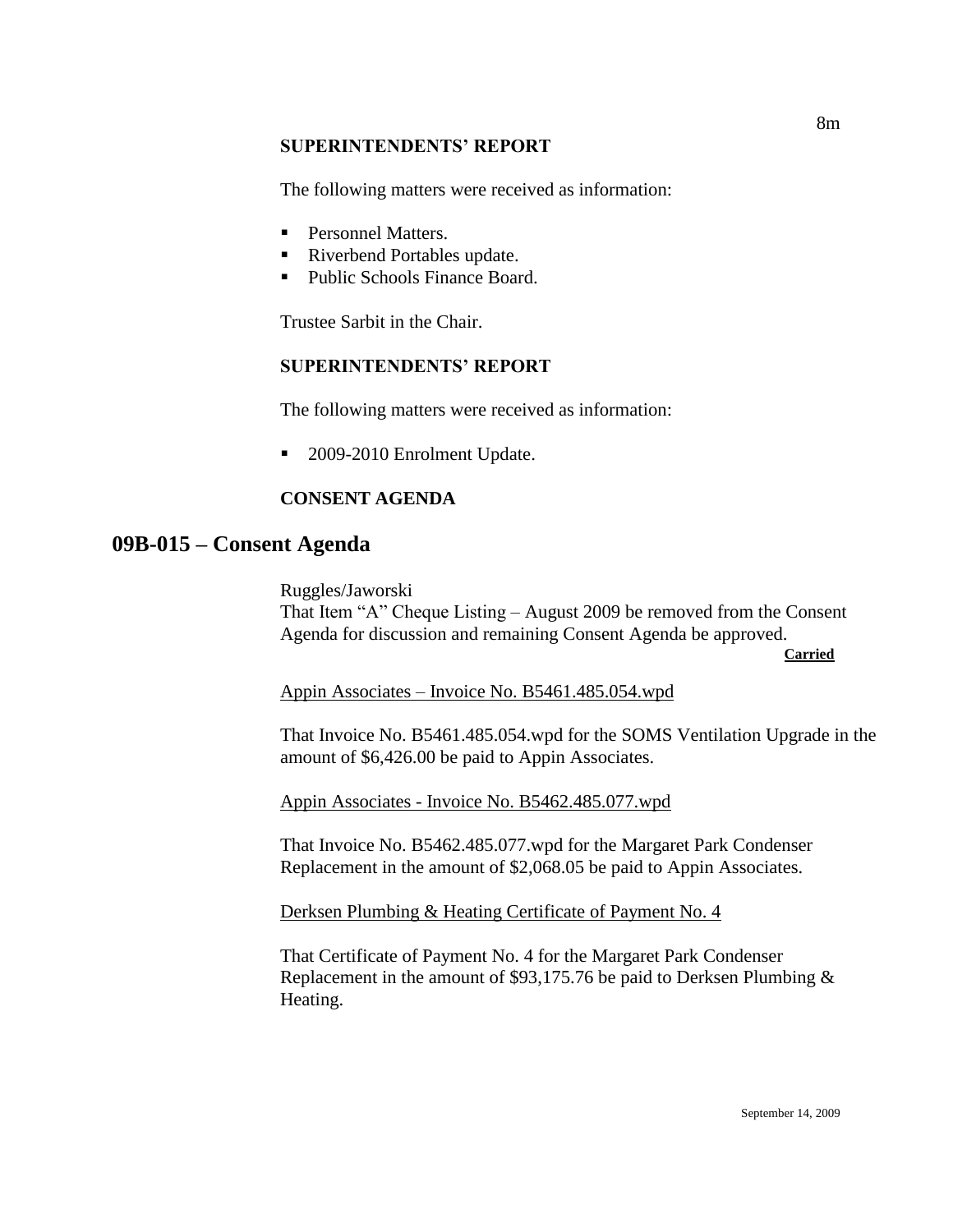## **CONSENT AGENDA**

## Statutory Holdback on Derksen Plumbing & Heating Certificate of Payment No. 4

That 7 1/2% Statutory Holdback on Certificate of Payment No. 4 in the amount of \$6,745.35 be paid to the Seven Oaks School Division/Derksen Plumbing & Heating 423 Margaret Park Account.

## Jed's Construction Ltd. Certificate of Payment No. 4

That Certificate of Payment No. 4 for Edmund Partridge Grooming Room in the amount of \$10,886.55 be paid to Jed's Construction Ltd.

## Statutory Holdback on Jed's Construction Certificate of Payment No. 4

That 7 1/2% Statutory Holdback on Certificate of Payment No. 4 in the amount of \$840.66 be paid to the Seven Oaks School Division/Jed's Construction 424 Edmund Partridge Grooming Room Account.

## Release of Statutory Holdback to Jed's Construction Ltd.

That the 7 1/2% Statutory Holdback in the amount of \$12,546.87 plus accrued interest in relation to the Grooming Room Renovations at Edmund Partridge Community School be paid to Jed's Construction Ltd. from the Seven Oaks School Division/Jed's Construction 424 Edmund Partridge Grooming Room Trust Account, subject to the approval of the Board's solicitor.

## Jed's Construction GST on Release of Holdback

That GST on the Release of Holdback for Edmund Partridge Grooming Room in the amount of \$627.34 be paid to Jed's Construction.

## Manitoba Hydro Invoice No. 20033433

That Invoice No. 20033433 for Seven Oaks Middle School Ventilation System Upgrade in the amount of \$28,502.52 be paid to Manitoba Hydro.

#### Number Ten Architectural Group Invoice No. 7161

That Invoice No. 7161 for Renovations at Edmund Partridge Community School in the amount of \$3,596.41 be paid to Number Ten Architectural Group.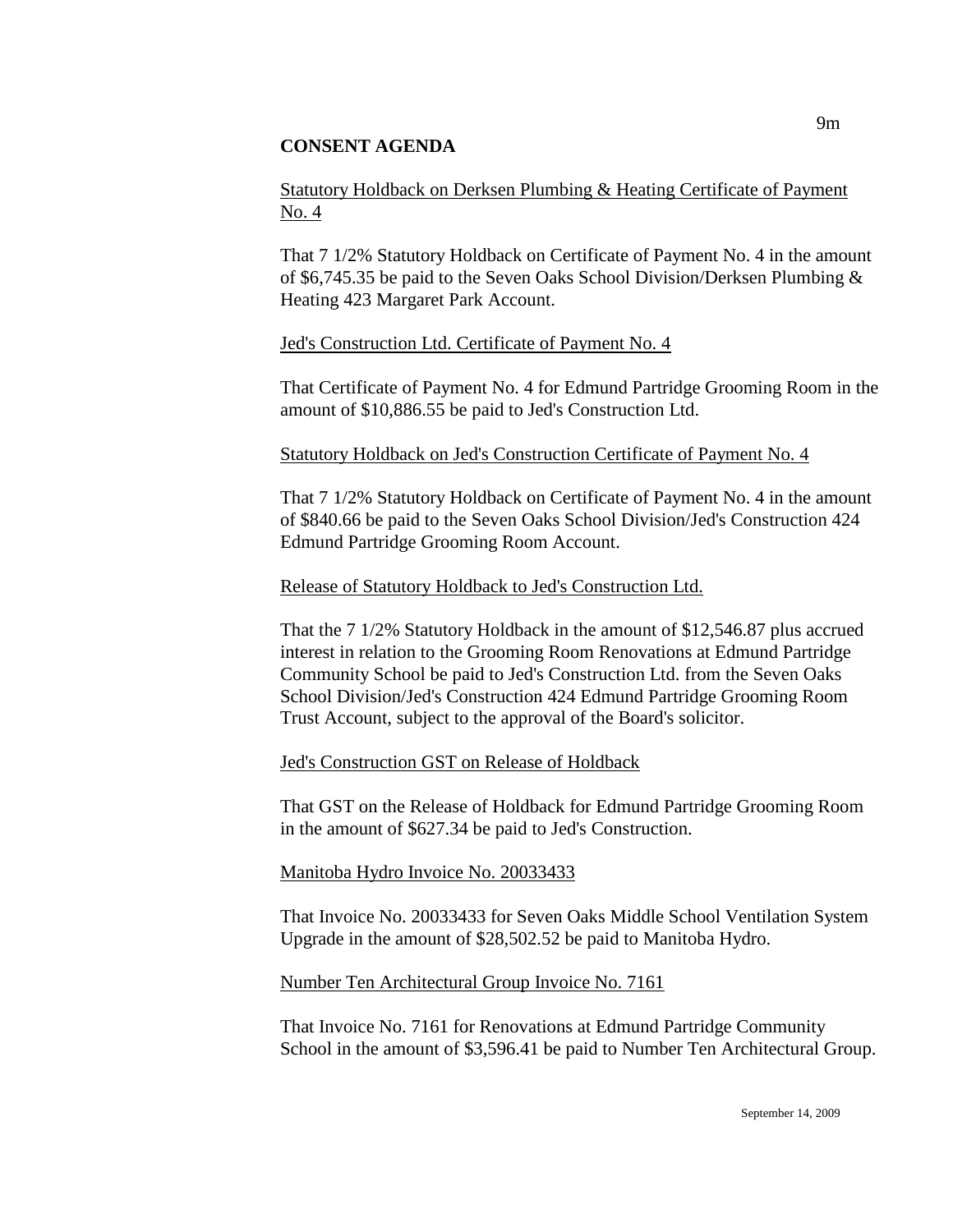## **CONSENT AGENDA**

#### Number Ten Architectural Group Invoice No. 7168

That Invoice No. 7168 for Garden City Collegiate Link in the amount of \$18,080.75 be paid to Number Ten Architectural Group.

#### Retro-Specs Consultants Ltd. Invoice No. 900855

That Invoice No. 900855 for Garden City Collegiate Roof Replacement and Structural Reinforcement Phase II in the amount of \$1,680.00 be paid to Retro-Specs Consultants Ltd.

## **ITEMS OF INFORMATION**

## **CONFERENCE REPORTS**

Marianna Kiva, Teacher, École Seven Oaks Middle School, Identifying and Testing Individuals with Dyslexia, San Francisco.

## **CORRESPONDENCE**

- Steve Ashton, Minister of Intergovernmental Affairs: \$50,000 in funding for the new Community Led Emissions Reduction (CLER) Program - West St. Paul School.
- Manitoba School Boards Association: Safety Bulletin**.**
- Carolyn Duhamel, Executive Director, Manitoba School Boards Association: School Boards Work.
- Dennis Pottage, Superintendent/CEO, River East Transcona School Division: Announcing Robert Fraser, Chairperson; Brian Olynik, Vice-Chairperson - Board of Trustees.
- **Manitoba School Boards Association: Executive Highlights Tuesday,** September 8, 2009**.**
- Seven Oaks Hospital Foundation: 2009 Fundraising Dinner Thursday, October, 22, 2009 - Hotel Fort Garry.
- Darryl Gervais, Acting Director, MECY Instruction, Curriculum and Assessment Branch: Release of Grade 10 Keyboarding (25S): A Course for Independent Study, Field Validation Version and Grade 12 Physics (40S): A Course for Independent Study, Field Validation Version.
- Terry Borys, Superintendent of Schools & CEO, Louis Riel School Division: Press Release - Trustee Marilyn Seguire - Chair of the Board and Trustee Gary Gervais, Vice-Chair of the Board.
- Rick Dedi, Executive Director, Public Schools Finance Board: École Riverbend Community School - Portable Link.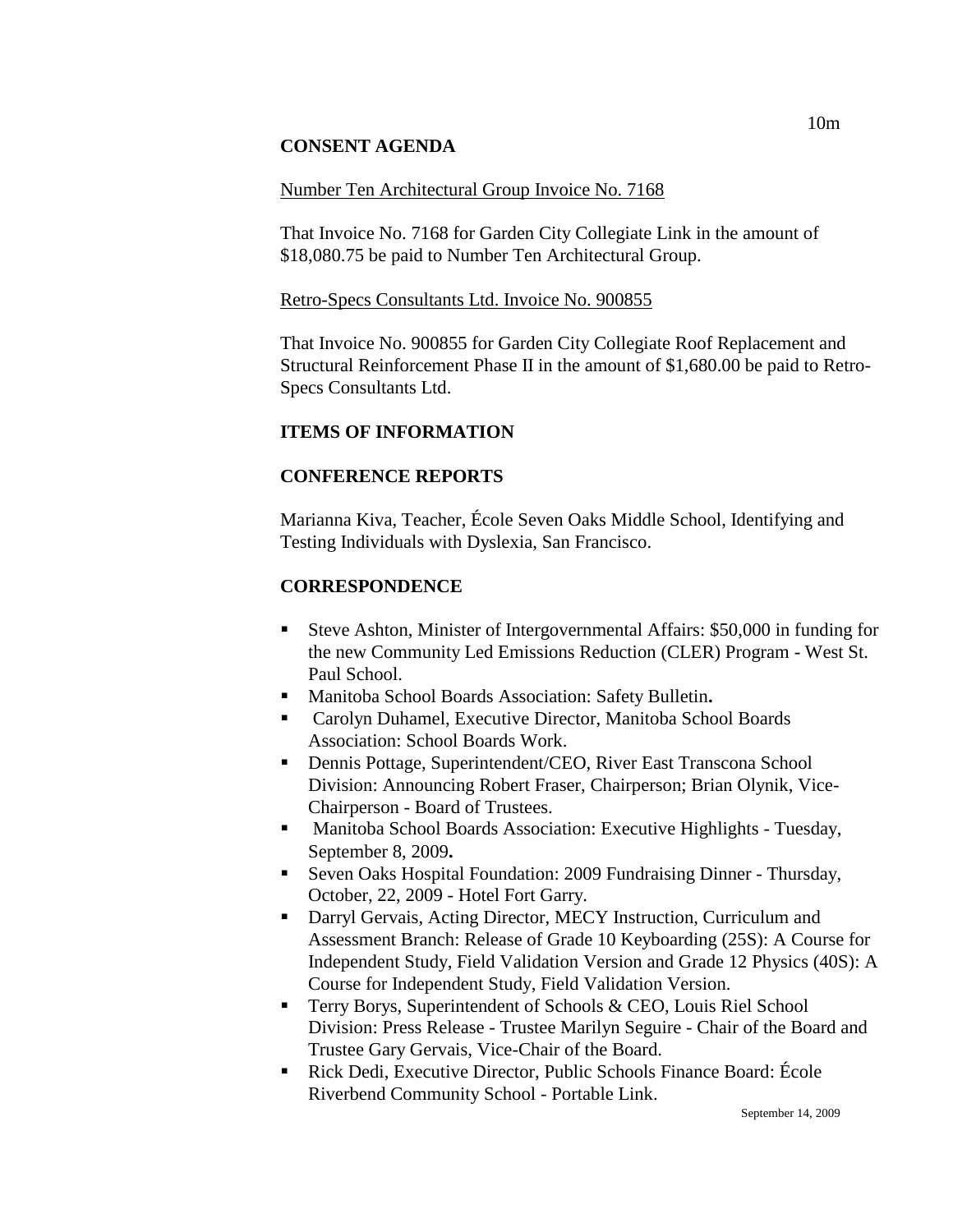## **CORRESPONDENCE**

- Cliff Meder, Director of Operations, Seven Oaks School Division: Garden City Collegiate Addition and Renovation - Change Order No. 4.
- Manitoba School Boards Association: Parliamentary Procedure for School Board Members Workshop.
- The Manitoba Teacher: Article: Canada's first Met school opens here.
- **Manitoba School Boards Association: Newspaper Articles.**

# **09B-016 – Moved to Committee of the Whole at 8:20 p.m.**

McGowan/Jaworski That the Board here returned to the Committee of the Whole at 8:10 p.m.

Trustee Myskiw in the Chair.

The following matters were received as information:

- Manitoba School Boards meeting, September 21, 2009 (Informal Board).
- Two-Tiered Education Campaign update.
- **Heritage Language Program update.**
- Consent Agenda Cheque Listing August 2009.
- Student Issues.

Trustee Sarbit in the Chair.

# **09B-017 – Consent Agenda – Item A**

Fogg/Juan That Item A – Cheque Listing – August 2009 be approved. **Carried**

Cheque Listing – August 2009

That cheques #2100222-#2100401, #210000426-#210000565, and #210004- #210009 (U.S.) in the amount of \$3,799,098.73 be approved.